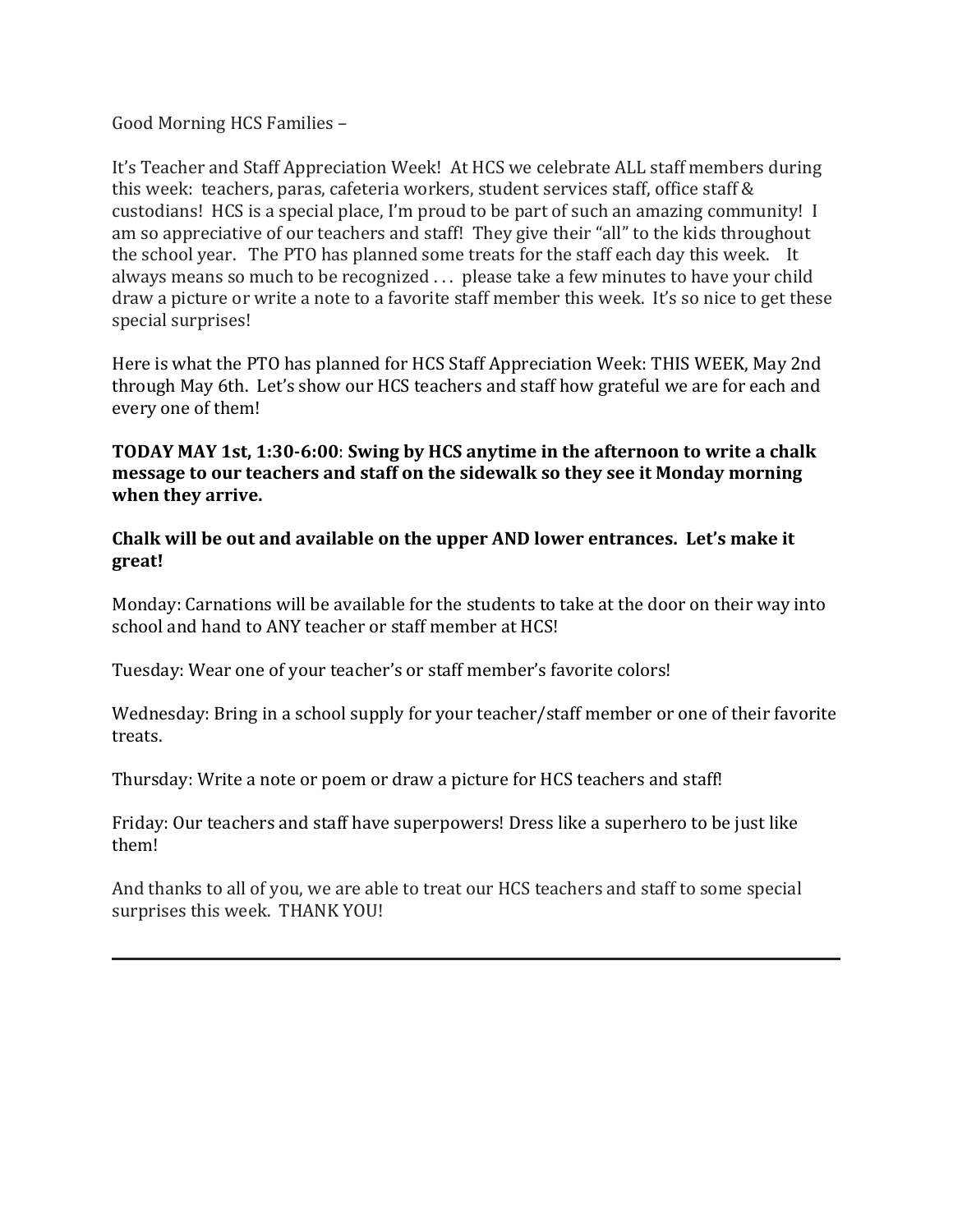## A HUSKY HUSTLE UPDATE From our PTO !!

# Only new donations (including those online) should be filled our on pledge sheets.

Week two did not disappoint! All the students have been busy gathering sponsors for their color run and the classroom race is on! Mrs. Norton's class has remained strong in first place all of week two. Story, Evans and Clark are all moving around between second, third and fourth place! Friday we announced students who collected donations this week (Through Wednesday) in the cafe during lunch time. Pre-K had their prizes delivered to their rooms. One classroom per grade with the most donations will win a popsicle party so keep coming with the donations to keep the race going strong for your classroom! \*Reminder that the next pledge sheet is due Thursday, April 28th in order for your student to collect rewards on Friday. Only NEW donations should be entered in the next pledge sheet. Any sheets handed in after Thursday will count towards the following week. Please see cheat sheet below that was sent out earlier this week for the reward breakdown. Site for fun run donations: [www.harwinton.myfunrun.com](http://track.spe.schoolmessenger.com/f/a/s23aWInnbc4F3YPbvbKLQA~~/AAAAAQA~/RgRkT5u7P0TXaHR0cHM6Ly9saW5rcHJvdGVjdC5jdWRhc3ZjLmNvbS91cmw_YT1odHRwJTNhJTJmJTJmd3d3LmhhcndpbnRvbi5teWZ1bnJ1bi5jb20mYz1FLDEsbzhvcjZGeWszdXJGRW5JLVoyQzZhREtNcVZOQkF2UXFCelRHZ25WOHZxQ3FGbjdLR1c5SUhXd2dkaDhtMExCTWR5RFFEUExhTExaZGVIaTE2OWNlaHg0THZXdXVZYTVtYmlWc0tiQXQ3cHlCdGZhWVU1UGxrazBXZ01jLCZ0eXBvPTFXB3NjaG9vbG1CCmJsO2huYpcmgdVSGWJhbGxlcmluaWFAcmVnaW9uMTBjdC5vcmdYBAAAAAE~)Don't forget to save the date for the Husky Hustle color run-5/14 11:30-2:30. This is an event you won't want to miss. In addition to the color run, there will be a DJ, games, inflatable obstacle course, bungee trampoline, food trucks, silent auction and raffle and much more! A special THANK YOU to our Corporate Sponsors for this event. With their generosity we were about to collect over \$5000.00 in sponsorship donations!

VOLUNTEERS NEEDED: The Husky Hustle will soon be here. We are officially putting out the call for VOLUNTEERS!! In order for this event to be a success we need your help! Volunteer for an hour or for the day-the choice is yours! But either way you are guaranteed to bring smiles to many faces including yours by helping! Volunteer sign up[https://signup.com/go/mmcaDiH](http://track.spe.schoolmessenger.com/f/a/QnDiFNzkkK0GQrIhifUT5w~~/AAAAAQA~/RgRkT5u7P0TDaHR0cHM6Ly9saW5rcHJvdGVjdC5jdWRhc3ZjLmNvbS91cmw_YT1odHRwcyUzYSUyZiUyZnNpZ251cC5jb20lMmZnbyUyZm1tY2FEaUgmYz1FLDEsSTRSX0F0TmNOYi1Mb0NRYndSSHdCbzExLWJWV3ZTdUNZM3VCa2hMLUUyUUNXTHBsVDI0SWdDeFVwRjB0RzM1VXZiYkhTcF94ZW1hWGFpUUlueXY0MWtrRzliaWpla04zYkpyMHJsaHImdHlwbz0xVwdzY2hvb2xtQgpibDtobmKXJoHVUhliYWxsZXJpbmlhQHJlZ2lvbjEwY3Qub3JnWAQAAAAB)

We are thrilled to welcome the company High Touch-High Tech back to HCS on Monday, May  $2<sup>nd</sup>$  for a science program for our  $2<sup>nd</sup>$  graders all about MATTER! In this fun program students will get a hands-on look at the properties of solids, liquids and gases. They will see how different properties can determine the use of any matter and learn how temperature changes matter. This program is sponsored by the HCS PTO and by you, the families of HCS who make these cool enrichment programs possible by supporting fundraising efforts like the Husky Hustle!

We filled up the dog- house recently and the Dog bone reward will be a STEM project.

There is a SignUp Genius for the Grade 4 Camp Chase trip: https://www.signupgenius.com/go/10C0E4EA8A62BA2FCC43-4thgrade

Have a great rest of your weekend!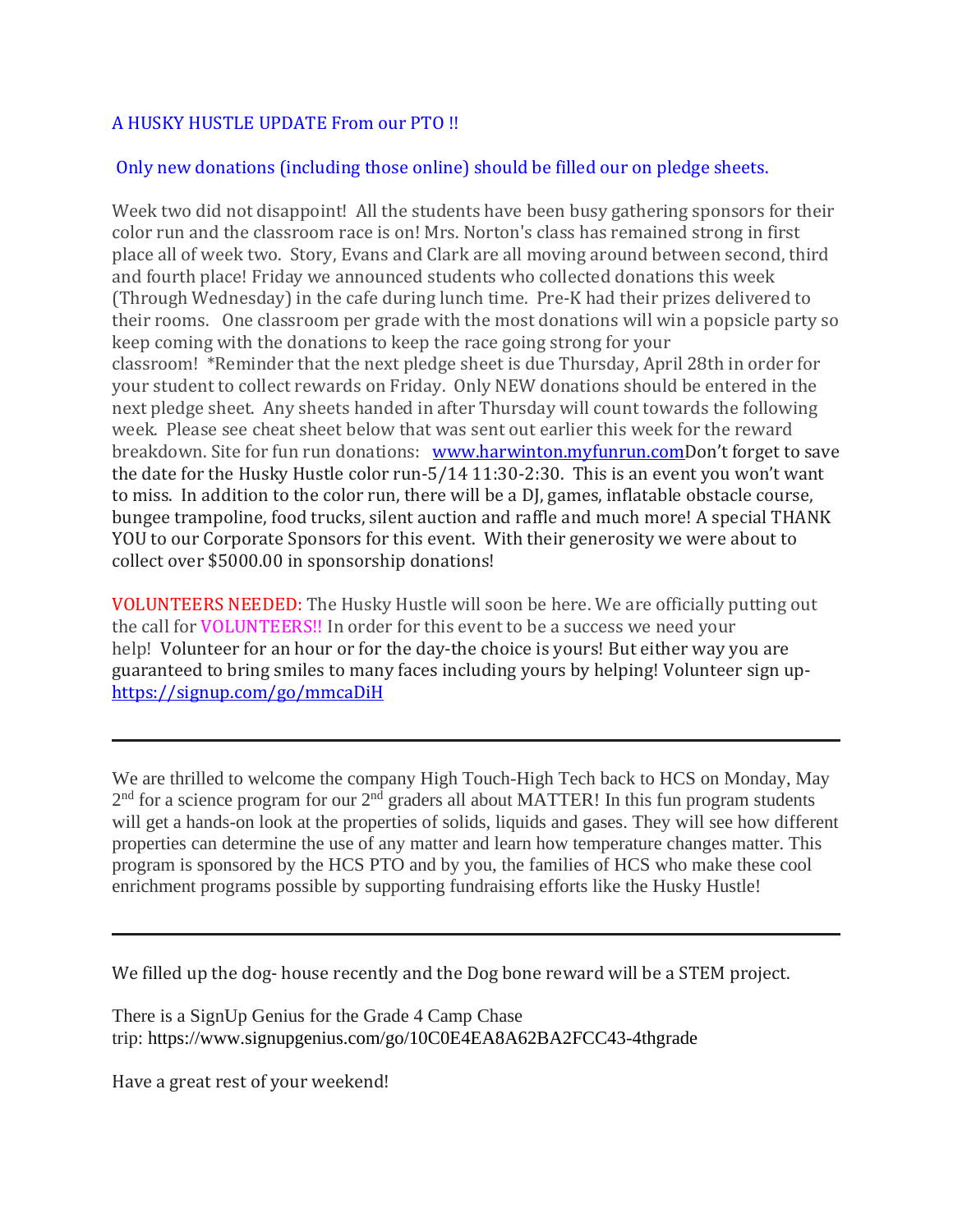### **CALENDAR:**

- **Monday, May 2nd – Friday, May 6th** Staff Appreciation Week
- **Monday, May 2nd –** BOE Annual Budget Meeting, Har-Bur Media Center
- **Tuesday, May 3rd-** Proposed Referendum Date- Town Halls
- **Thursday, May 5th-** Pick Up Mother's Day Flowers from PTO Sale
- **Friday, May 6th** HCS Family Playground Meet Up, 4pm (hosted by the HCS PTO)
- **Monday, May 9-** BOE Meeting, Har-Bur Media Center
- **Wednesday, May 11th** National School Nurses Day
- **Friday, May 13** 1:00 pm dismissal for students, teacher professional development
- **Saturday, May 14** Husky Hustle
- **Thursday, May 26** HCS Art Show, 5:00-7:00 pm
- **Friday, June 3** HCS Field Day
- **Thursday, June 9** Moving Up Ceremony for Fourth Graders
- **Friday, June 10** 1:00 pm Dismissal
- **Monday, June 13** 1:00 pm Dismissal, Last Day of School
- **Monday, June 13-** BOE Meeting, Har-Bur Media Center

### **COVID ATTENDANCE GUIDELINES**

We appreciate everyone's adherence to the guidelines below.  It is essential that students do not come to school if:     

 They have had close contact (at least 15 minutes, within 6 feet) with a person that has tested positive for COVID-19 and are quarantining for the required number of days